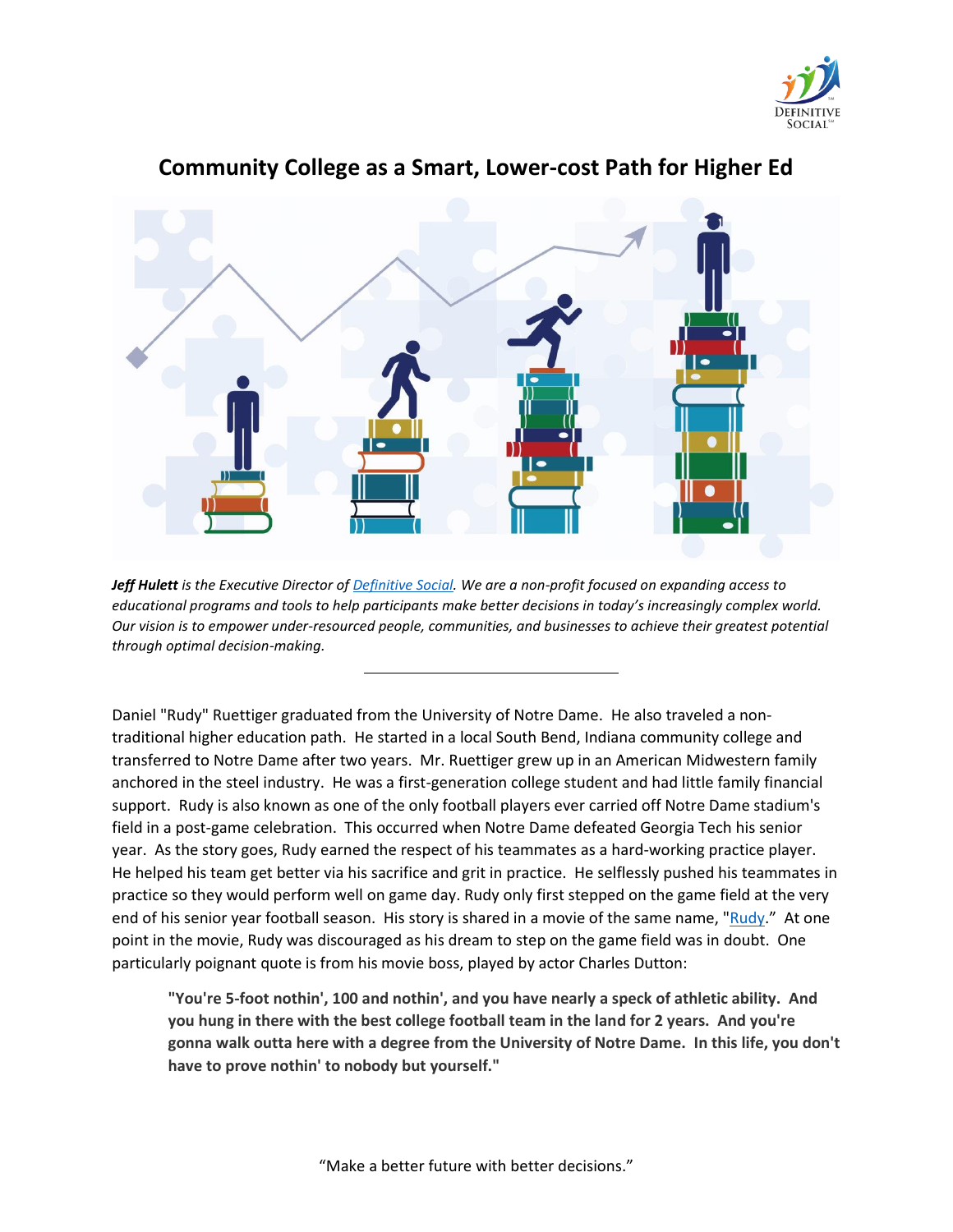

It is an inspiring story. Especially Rudy's chosen education path. This article explores the non-traditional community college path. We discuss how this path helps the student build positive recruiting momentum to get hired upon graduation.

First, community college sometimes gets a bad rap. Some may consider it for recent high school graduates that are not "smart enough" for a traditional 4-year college. I do not agree. I consider community college for two kinds of people:

- **1. Students who are plenty smart but need to fine-tune their study habits and study skills.**
- **2. Students who are smart and realize that community college is a savvy path to get a much lower-cost undergraduate education.**

Let's explore each of these.

#### **1. Students who are plenty smart but need to fine-tune their study habits and study skills.**

College may not be for everyone. But my assumption is the ability to successfully complete college, for most people, is more related to desire, preparation, and, in particular, study habit discipline.<sup>i</sup> It is much less related to some mental capacity associated with "smarts" or "I.Q." We are all born with similar mental capacity. Each of us generally has the power to develop our learning ability, complete a 4-year degree, and earn good grades.<sup>ii</sup>

The reality is, we do not all come from an environment that prepares us for college **when we are 17 years old**. This is an important point; my operating thesis is that readiness for college is not a "yes or no" question. It is a "now or not yet" determination. If you did not get good grades in high school, you are likely not ready for a 4-year college.<sup>ii</sup> Even if you did get good grades in high school, you still may not be ready for a 4-year college. Honestly determining your readiness and setting aside the peer pressure associated with the false reasoning "*all my smart friends are going to college; thus my success is defined by attending a 4-year college*" is hard and very important.<sup>iv</sup>

But what if you are not sure whether you are ready for a 4-year college? Using a finance metaphor, think of community college as a low-cost put option. You can "put" the risk of not being ready on a lowcost substitute for a 4-year college. The good news is, if you finish your low-cost community college, many 4-year colleges will accept junior year transfers and provide transfer credit for your good grades. Importantly, you also transfer with "readiness" confidence, that your study skills are appropriate for a 4 year college. If you do not graduate from community college, the financial impact of finding out you are "not yet" ready is relatively modest. The worst-case scenarios are for those people that start a 4-year college, pay full costs, take out loans, and never finish. In fact, *40% of all high school students who start college, never finish.<sup>v</sup>*

**2. Students who are smart and realize community college is a savvy path to get a much lowercost undergraduate education.** This is becoming even more important as 4-year college tuition has become very expensive. This occurred after *decades* of tuition and other 4-year college costs outpaced the U.S. inflation rate.<sup>vi</sup> Financially savvy students see no reason to overpay for general education credits. In interviews with students, some students question: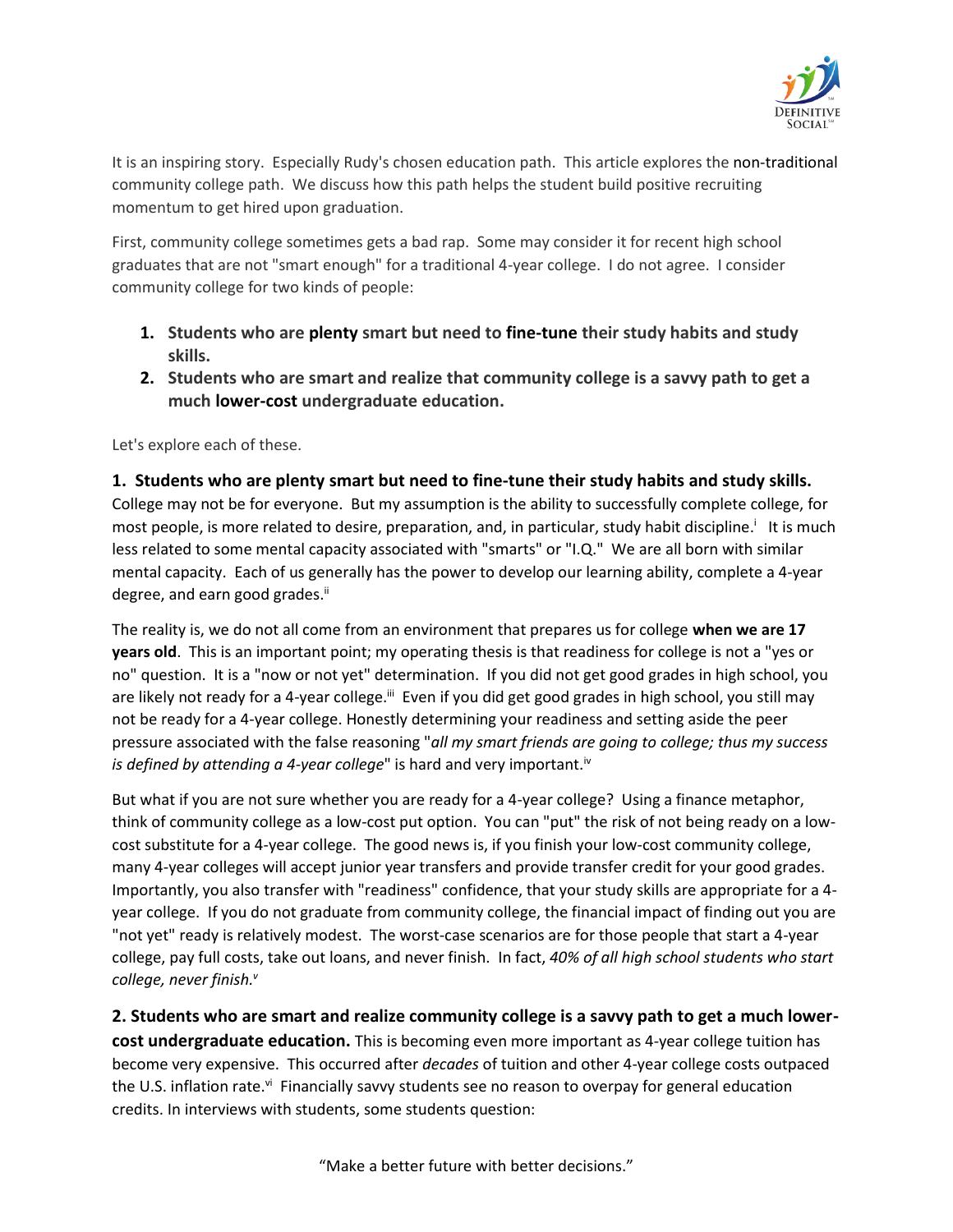

## **"Is there really a meaningful difference in 'Psych 101' classes between colleges? The human brain hardly ever changes!"**

or

#### **"I don't know why I have to take 'Psych 101,' I'm not really interested."**

They see [general education](https://www.bestcolleges.com/blog/what-is-general-education/) credits as a step stone to get to their major classes. While some argue gen ed classes are fundamentally important, it is hard to argue in favor of paying 5-10x higher than community college and for similar educational content.<sup>vii</sup> Financially savvy community college students are able to develop social and other "soft" skills associated with 4-year colleges through lower-cost options. To facilitate the community college to a 4-year college path, most states have a formal transition program. For example, the Commonwealth of Virginia has a guaranteed admissions program from Virginia community colleges to Virginia state 4-year colleges. Vili

From a financial standpoint, these savvy students appreciate the difference between paying for a higher cost or a lower-cost college experience. They intuitively understand the massive impact on their longterm financial value creation. As modeled in different college cost scenarios, some higher-cost college choices could reduce your retirement savings by over \$4.6 million!<sup>ix</sup>. In addition, savvy students are wary that the lure of cheap credit and delayed payments may be a trap. For many Americans, student loans may devolve into a *life anchor* —> with student loan payments, no degree, poor job prospects, stress, and no relief even from bankruptcy. The college decision has become a high stake, high-risk, high return decision.<sup>x</sup>

Warren Buffett, the world's most famous investor, challenges us to make wise choices when comparing cost to value. His quote seems especially relevant to community colleges:

#### **"Price is what you pay, value is what you get."**

The "Rudy" football story is great. The "Rudy" transfer from community college to 4-year college story is even greater! Sometimes the community college path is chosen to prove *to yourself* that you are study habit ready. Sometimes the community college path is chosen as a financially savvy option.

I conclude with a recruiting story. Some may believe the path from a community college to 4-year college has a negative perception with company recruiters and student job prospects. **Quite the opposite!** As a former Big 4 recruiting leader, we generally considered students who met recruiting criteria (like grades and major) AND came via a community college path as having a **positive, differentiated resilience signal**. As an example, a frequently asked behavioral interviewing question is: "Tell me about a time you had to overcome a difficult situation?" This question helps recruiters and decision-makers understand the interviewees' ability to adapt and reach goals. This is a critical attribute for success in most organizations. As you can probably anticipate, the community college transfers often have a differentiated, authentic narrative for the challenges they overcame. $x_i$  Recruiters appreciate that many community college students are more likely to have Rudy-like resilience.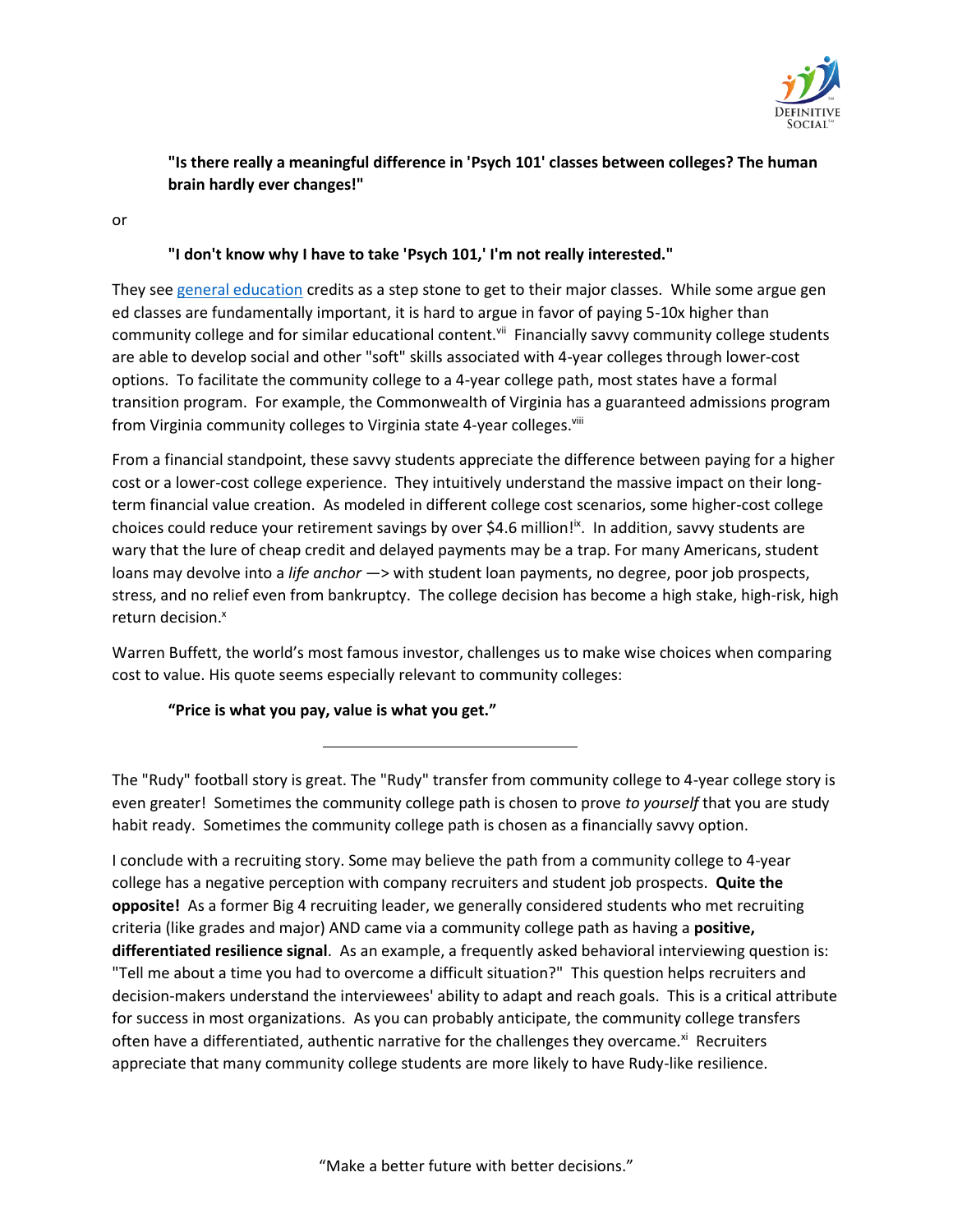

*Spoiler alert: At the end of the movie, the Notre Dame fans all cheer:*

# **"RU-Dee, RU-Dee, RU-Dee!!"**

#### [Rudy's Victory](https://youtu.be/ZI63g64kDgY)

#### **Endnotes:**

<sup>i</sup> Geitner and Seibert[, Contributions of Study Skills to Academic Competence,](https://www.tandfonline.com/doi/abs/10.1080/02796015.2002.12086160) *School Psychology Review*, 2019

Study skills are commonly cited as critical to academic success. In fact, when searched in Google Scholar, "Importance of study skills" returned about 5 million articles. The following is a quote from Geitner and Seibert's research:

"Study skills are fundamental to academic competence. Effective study skills are associated with positive outcomes across multiple academic content areas and for diverse learners."

ii Hulett[, Our Brain Model,](https://www.thecuriosityvine.com/post/brain-model) *The* Curiosity *Vine*, 2020 All humans (or the vast majority of us) are born with about 100 billion neurons.

iii Caplan, [The Case Against Education,](https://www.goodreads.com/book/show/36319077-the-case-against-education) 2018.

Dr. Caplan is an economics professor at George Mason University. The following is a related quote from Caplan's book, pointing out the connection between high school grades and college success: "Here's the real crisis: every year, over a million students who won't graduate start college. Their failure is foreseeable; high school students with poor grades and low-test scores rarely earn B.A.s. Instead of tempting marginal students with cheap credit, we should bluntly warn them that college is stacked against them."

### <sup>iv</sup> Kelly, PEERS OR PARENTS? STUDY SHOWS STRONG FRIENDSHIPS SET TEENS UP FOR SUCCESS LATER IN [LIFE,](https://news.virginia.edu/content/peers-or-parents-study-shows-strong-friendships-set-teens-success-) *UVAToday*, 2021

Friend groups have a significant impact on teens. In fact, based on a recent University of Virginia study, friends are often more important than parents as a predictor of long-term outcomes. Separating helpful teen relationships from peer pressure leading to an inappropriate college decision is a difficult judgment. But, given the high number of students that begin college that do not finish college, this judgment frequently ends with college objectives not being met.

<sup>v</sup> Hulett[, Higher Education Reimagined,](https://www.thecuriosityvine.com/post/higher-education-reimagined) *The* Curiosity *Vine*, 2020

vi [Trends in College Pricing and Student Aid 2021,](https://research.collegeboard.org/pdf/trends-college-pricing-student-aid-2021.pdf) *The College Board*, 2021 From 1991 to 2021, public 4-year college costs have outpaced inflation by over 150%.

vii National Society of High Scholl Scholars, [Community College v. University: Cost](https://www.nshss.org/blog/community-college-vs-university-pros-and-cons-of-cost-class-size-and-student-experience)

viii Virginia's Community Colleges, [Transfer Programs](https://www.vccs.edu/transfer-programs/)